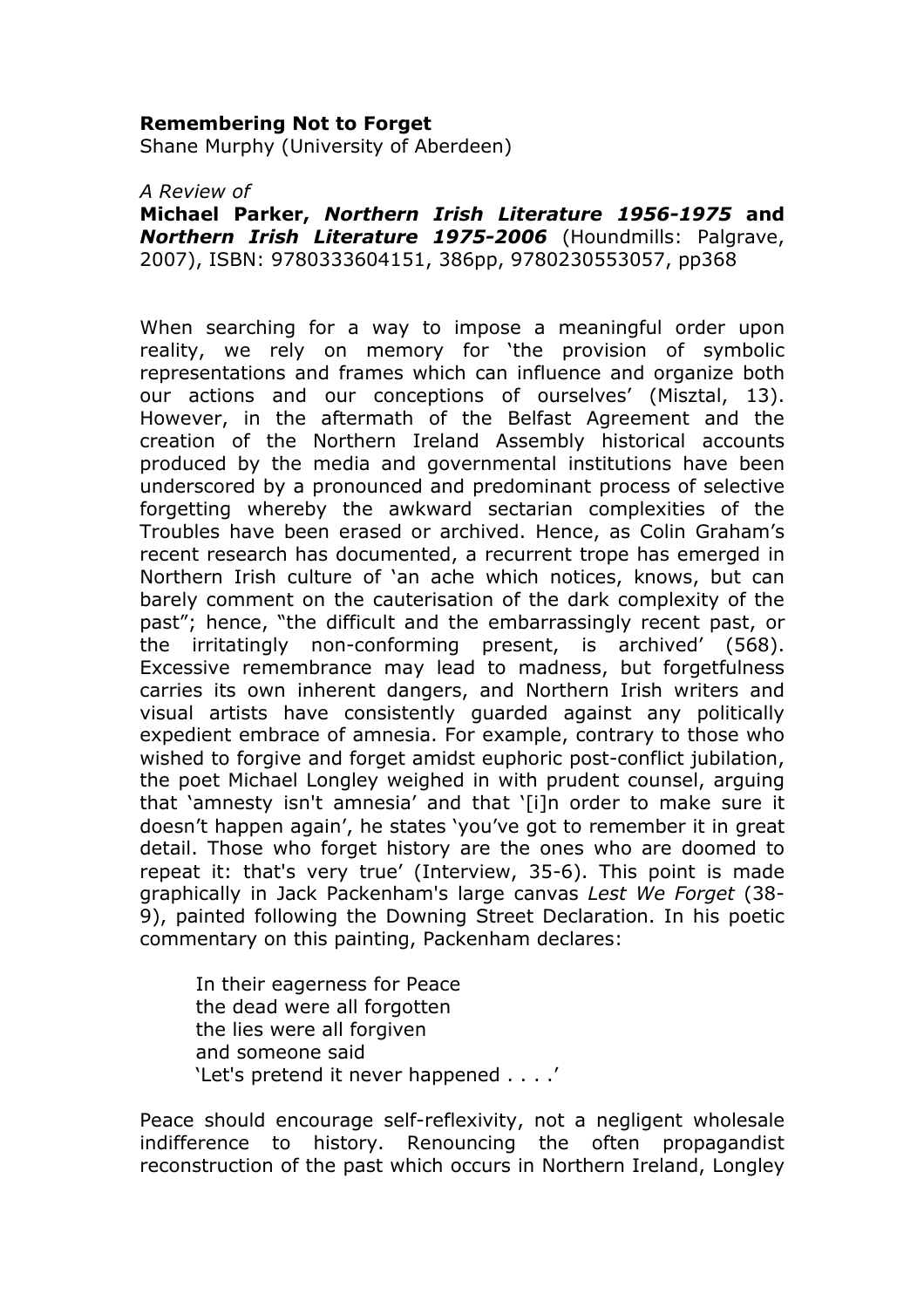advocates the Cultural Traditions approach, which 'involves a mixture of affirmation, self-interrogation and mutual curiosity. To bring to light all that has been repressed can be a painful process; but, to quote the American theologian Don Shriver: "The cure and the remembrance are co-terminous'" ('Blackthorn' 75-6).

Writ large in Michael Parker's magisterial survey of Northern Irish Literature from 1956-2006 is just such a preoccupation with writers' engagements with memory and the often burdensome legacy of the past in Northern Ireland. The works analysed in both volumes of Parker's study are shown to be alive to the notion that what one designates as 'memory' is produced by contestable systems of knowledge and power; what history and memory produce as knowledge is highly contingent upon the often contestable systems of power that produce them. Poets like John Hewitt, John Montague and Seamus Heaney delve 'into buried cultural resources, salvaging words, narratives, bones and artefacts' (Parker, 163); critiquing established notions of place and identity, they become chroniclers and revisers of history. Parker's exploration of the genesis of post-1940s Northern Irish literature and the impact of such cultural texts is complemented by his acute awareness of the importance of context. Indeed, he is at some pains to present a scrupulously balanced and rigorously researched account of the key historical events which inform the writers' oeuvre, and such scholarship pays off handsomely in illuminating the forces acting upon each author. Here, of course, Parker enters into a key debate regarding the role of the writer in a time of conflict and he presents some of the key arguments on this theme from the 70s and 80s.

Poetry and politics, like church and state, should be separated. And for the same reasons: mysteries distort the rational processes which ideally prevail in social relations; while ideologies confiscate the poet's special passport to terra incognito. (Longley, 'Poetry and Politics', 185)

Edna Longley echoes here the sentiments expressed by Conor Cruise O'Brien in the mid-seventies (See Conor Cruise O'Brien, 'An Unhealthy Intersection' 3-8 and 'A Slow North- East Wind', 404-5); the area where poetry and politics overlap is said to be an 'unhealthy intersection'. Art must 'maintain a neutral and unadulterated aloofness from the strategies of political power' (Kearney 13), otherwise poetry would be in danger of becoming rhetoric and propaganda. Literature and politics must, according to Longley and O'Brien, inhabit exclusive realms: 'art' belongs to the imaginative, politics to the real. Yet Edna Longley does acknowledge that the poet must not be an ivory-tower aesthete, s/he has a responsibility to society: 'The price of imaginative liberty is eternal vigilance' (Edna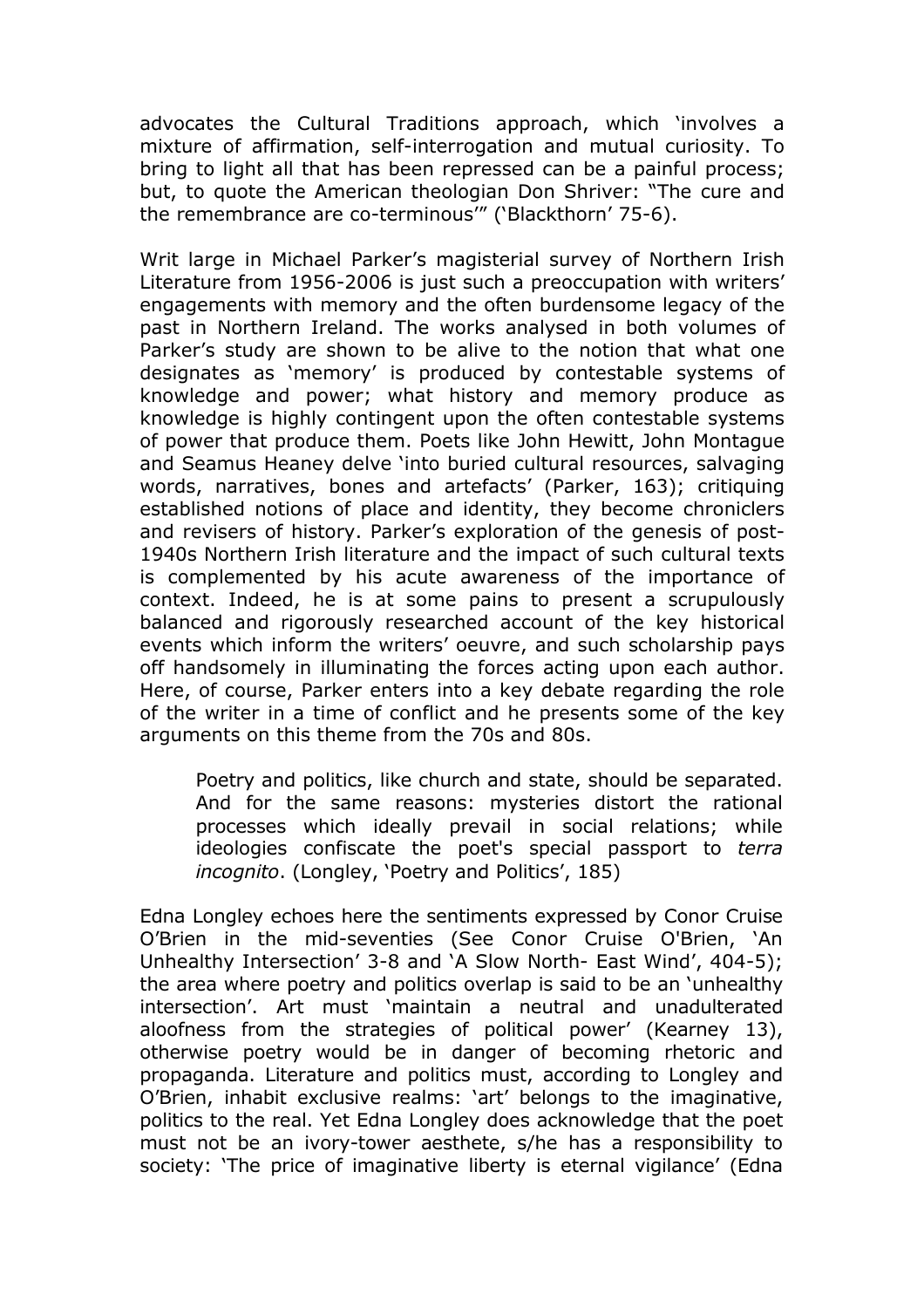Longley 'Poetry and Politics' 185). What Parker examines is exactly what this 'imaginative liberty' is and why the writer must remain 'vigilant'. While his focus is predominantly on canonical texts, there are some welcome forays into less well-known texts such as Sam Thompson's controversial play about Belfast sectarianism, Over the Bridge (1960), Roy McFadden's under-rated collection of poems, The Garryowen (1971), John Boyd's moving and polemical play, The Flats (1973), and Una Woods' disturbing, but technically accomplished debut novel, The Dark Hole Days (1984). Parker adroitly traces the impress on literature of the civil rights movement, gerrymandering, internment, Bloody Sunday and other major events. While Parker's study is somewhat overshadowed in some areas by recent criticism – for example, Tom Herron and John Lynch's comprehensive study After Bloody Sunday (2007) contains a more exhaustive and theoretically astute analysis of works produced in light of the atrocities which took place on 30 January 1972, and Heather Clark's The Ulster Renaissance (2006) provides a more in-depth and nuanced overview of poetic production in Belfast between 1962-1972 – nevertheless, the two-volume work succeeds in exploring many of the dominant thematic concerns of Northern Irish literature such as the crisis of identity, the effective collapse of the opposition between private and public space, the difficulties in representing violence and 'the ethical choices individuals face, whether to pursue a path of self-advancement or to commit themselves to collective enterprise' (Parker, 143). Perhaps the most interesting aspect of the Parker's study is his intermittent focus on the differing ways in which historical narratives are used (and abused).

The Orange Order's use of the past has recently come under close scrutiny from Northern Irish writers and visual artists. No longer uncritically lauding acts of remembrance, they question what they perceive to be its inward-looking, self-defeating nature. Victor Sloan's photographs (see, for example, Walls (1989)), for instance, explore various aspects of the Protestant marching season. Brian McAvera, describing Sloan's The Walk, The Platform and The Field series at the Flowerfield Arts Centre, Portstewart (1986) states that '[t]he predominant tone is sepia, suggesting records of a bygone age. In almost every instance the central image struggles to emerge from a miasma of marks which compress both background and middle ground into foreground. It's as if the images were caught between ineluctable forces' (100). Left alone, the photographs would be realistic depictions of the Orange marches. Yet the artist's scraping, marking and over-painting of his photographs establishes an almost sinister aspect, blocking out the individual personality. One could well argue that the violence done to the images 'pinpoints exactly that sense of costiveness that is the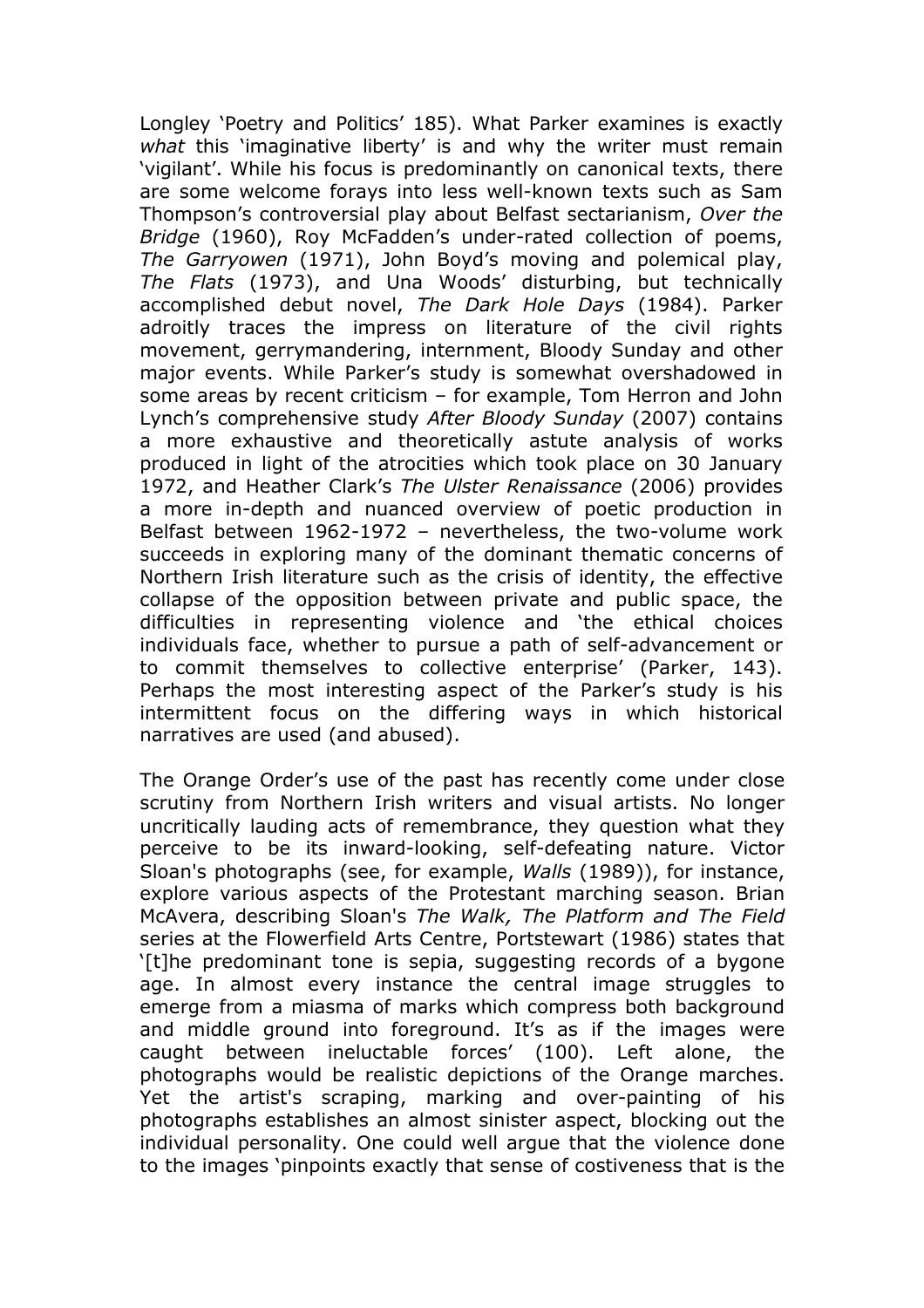Unionist political mandate' (John Roberts in Kelly 53). In No Surrender (McAvera 75), for example, the 'X' slashed across the banner of a feminised William of Orange indicates Sloan's disapproval. A more oblique, though none the less scathing critique of the Orange Order is to be seen in Rita Duffy's surrealistic Legacy on the Boyne (1989). That the  $12<sup>th</sup>$  of July marches have a religious aspect is indicated not only by the Moses child hidden among the reeds (Kelly 84), but also by the main figure's facial expression: wide-eyed devotion. That this may also convey fanaticism is hinted by the more sinister aspects of the painting. In the centre stands a huge Orangeman holding a ceremonial sword, his sash flowing like the Boyne, carrying off spectral bodies with Munch-like screaming skulls. The man carries the past with him, namely remembrances of the Boyne. Yet the present conflict is viewed as a continuation of the 1690 battle since, on the left of the canvas, flowing into the sash/river, there is a graveyard with open tombs and to the right, a man screams as the tip of the Orangeman's sword hovers perilously above his head. Martin Mooney's 'Bonfire Makers' also provides a wry commentary on Protestant tradition. Describing the rituals of Eleventh Night, the speaker says:

 With their nose for what catches, their insinct for ritual and sense of timing, they gather it all into the old charred circle, its birthmark. Then burn it down. (19)

The 'old charred circle' suggests not only continuity, but also entrapment. The lighting of bonfires conflates origin with death: burning the 'birthmark' is not viewed positively. In Glenn Patterson's Burning Your Own, Francy Hagan, a Catholic tramp, asks '"D'you know the oldest things for miles around here? The trees. See the one out there? That tree was rooted in the earth long before there was a chapel ever dreamt of. And what do they do? These eejits that are never done spouting about the past? Tip their shite about it"' (216). Less interested in their environment, they chop down trees to use as centrepoles for bonfires. "'Youse never knew  $-$  what to waste  $-$  and what the fuck  $-$  to keep" (246), he screams at the Eleventh Night revellers, and proceeds to hold a parodic auction, selling off articles from his dump (a symbolic repository for Northern Irish traditions). "'Sick to death always having to take someone else's word for it?" he asks. "Then solve all your problems when you become the proud owner of this very attractive dictionary'" (244). Tradition, he seems to be saying, inhibits individual thought and expression. Dermot Seymour would concur. Two of his paintings, Allah O Akhbar and Who Fears to Speak of '98 portray headless figures: while those in the former wear T-shirts bearing the Northern Irish flag and Arabic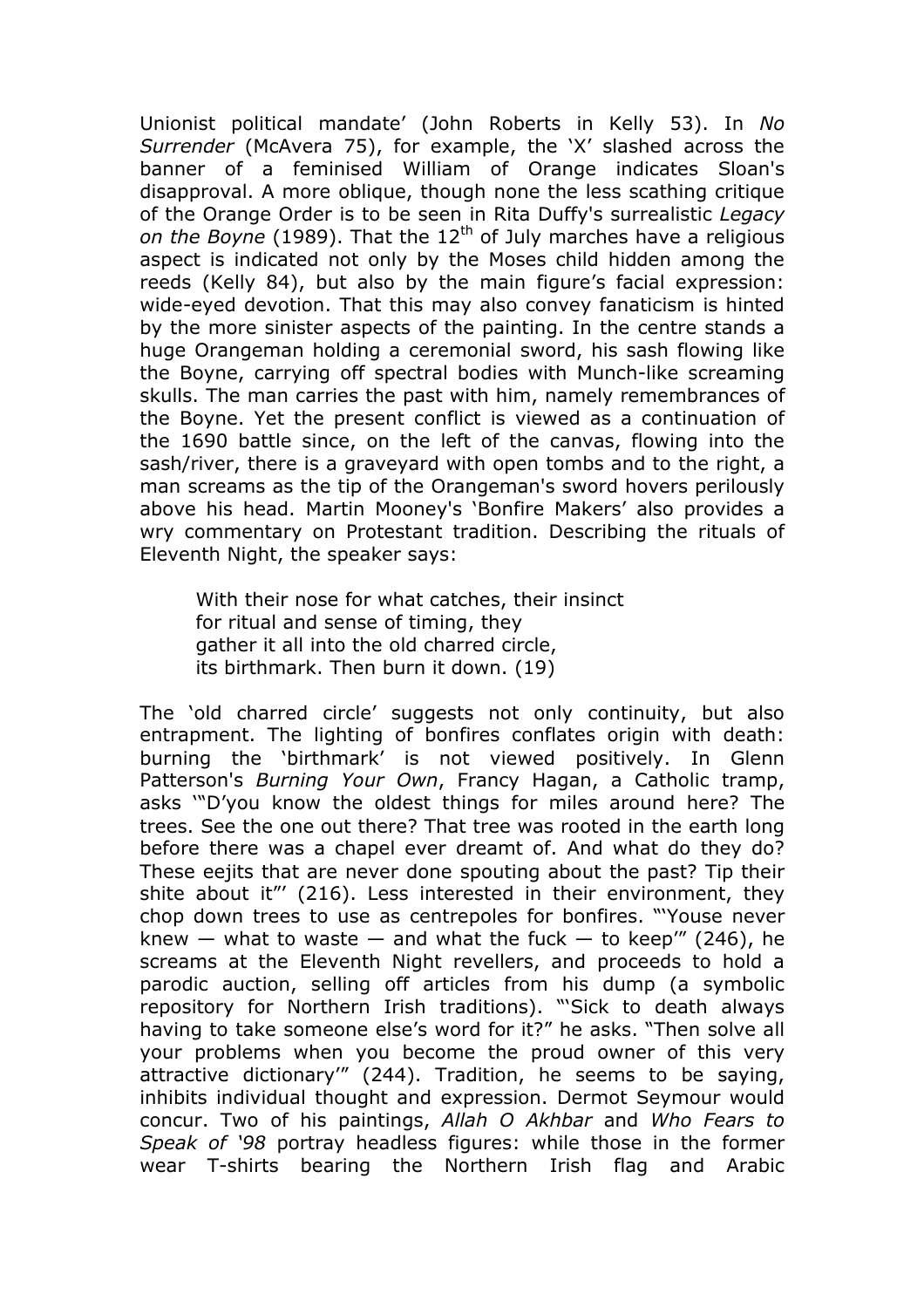fundamentalist text, the latter wears the uniform of a Protestant bandsman. 'Being a Protestant, for me,' says Seymour, 'is like having no head, in the sense that you are not allowed to think. It is hard to hold an individual thought about anything — without becoming a threat, or a Lundy' (17). Similarly, in Observe the Sons of Ulster, Frank McGuinness examines the ways in which Protestants are controlled by tradition. 'I escaped Carson's dance,' states the main character, Pyper, 'I got out to create, not destroy. But the gods wouldn't allow that. I could not create' (56). Though initially the anarchic figure, Pyper reveals how his creativity has been stunted by an enforced relation to the past: 'I couldn't look at my life's work, for when I saw my hands working they were not mine but the hands of my ancestors, interfering, and I could not be rid of that interference. I could not create. I could only preserve' (56). That this is a typical attitude of subservience is explored by John Kindness's exhibition, A Monkeytown Besieged by Dogs. In A Monkey Parade, he depicts monkeys in Orange sashes bearing a banner which features a monkey, blindfold, riding backwards on a donkey's back. Despite the intertextual sophistication attributed to Kindness by Belinda Loftus, the image attributes to the Orange Order an attitude of backward-looking, servile imitation. Even more reductive are Steve Bell's cartoons for The Guardian depicting the Orange marchers as dogs excreting and copulating on the property of a (nationalist) cat. He also pointedly depicts as canine the RUC sergeant called into help: 'Are you going to keep me in this position while that dog shags my curtains in broad daylight?' asks the harassed cat, the answer to which is the predictable 'It's traditional, Sir'. Parker's own take on all of this is far more balanced and nuanced, particularly in his reading of Patterson's Burning Your Own and McGuinness's Observe the Sons of Ulster. Given the high number of politically engaged visual artists working in Northern Ireland, it would interesting to see if a survey of their work would come to the same conclusions as Parker.

If there were one criticism to be levelled at Parker's study then it would be at its implicit trajectory towards amnesia. Although the titles for the concluding chapters – 'Towards an End' and 'A Longer Road' – certainly do not imply closure, by ending his work with a selective overview of the poetry of Nick Laird, Leontia Flynn and Alan Gillis, there is an implication that the writers have 'moved on' now that 'peace' has broken out in the province. Yet much of the recent cultural production from Northern Ireland retains a marked scepticism towards what Graham terms 'archive fever'. The photographic works of Claudio Hils, Willie Doherty and Paul Seawright are all ghosted by history, preoccupied as they are by that which is unresolved. For example, Doherty's Ghost Story (2007), a single-channel video installation with a voiceover by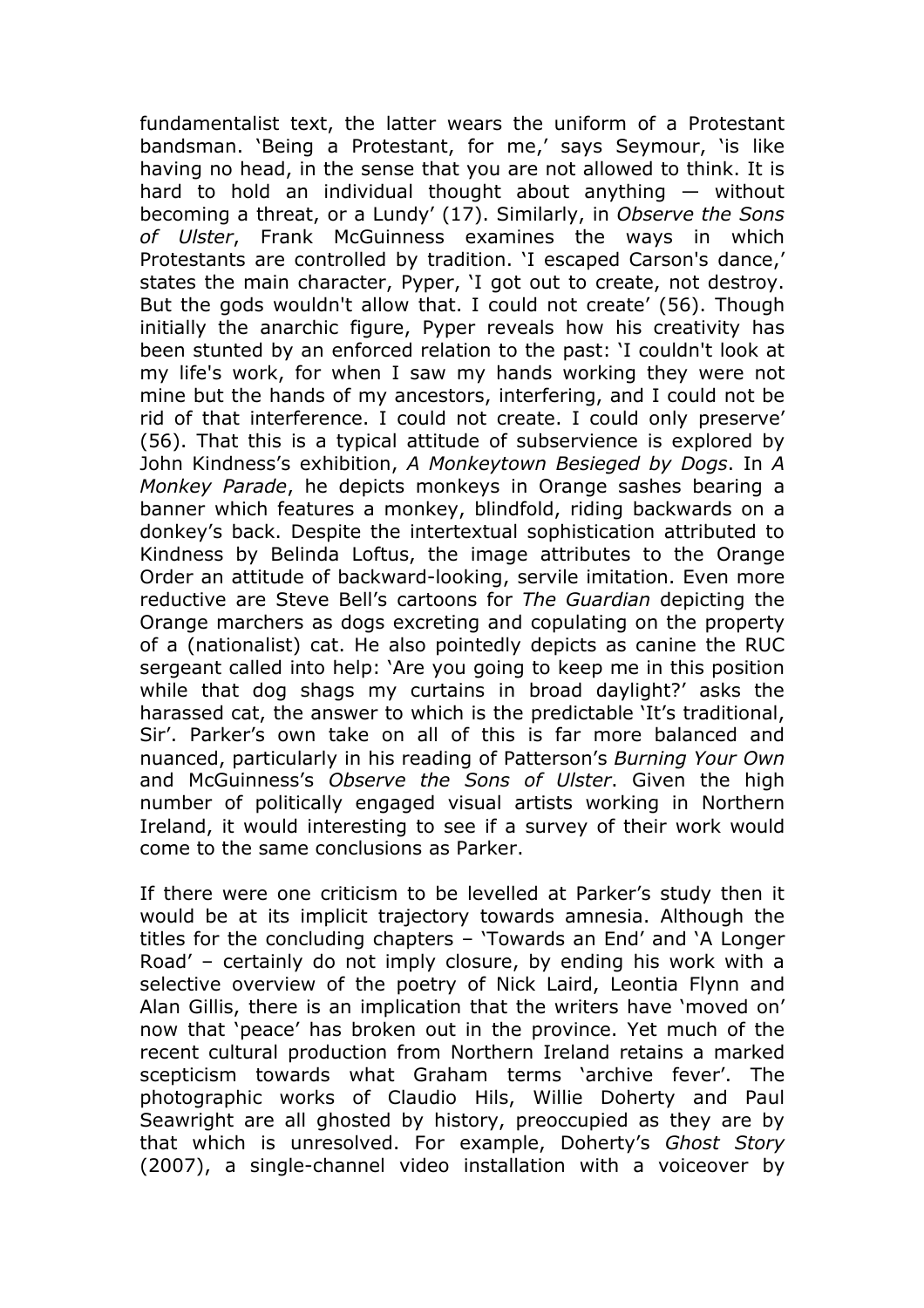Stephen Rea, presents a narrative that 'evokes memories of the dead and a sense of loss and foreboding, as their haunting presence is made palpable' (Dziewior and Mühling, 160). More specifically, the speaker's first memory returns to 30 January 1972 and what he witnessed on Bloody Sunday:

The scene reminded me of the faces in a running crowd that I had once seen on a bright but cold January afternoon. Men and women slipped on icy puddles as they ran for safety.... Troops spewed from the back of the vehicle as it screeched to a sudden halt. They raised their rifles and fired indiscriminately into the fleeing crowd....The narrow streets and alleyways that I walked along became places where this invisible matter could no longer be contained. It seeped out through every crack and fissure in the worn pavements and crumbling walls. (Dziewior and Mühling, 162)

Since the Saville Report has not yet been published and the victims' families have not yet received justice, Doherty's work demonstrates how the past still has a perniciously over-arching influence on the present. Similarly, David Parks' most recent novel, The Truth Commissioner (2008), imagines what it would be like if a Truth Commission were established in Northern Ireland; rather than achieving satisfactory closure, each character is left haunted by the past, unable to lay their personal ghosts to rest.

Works Cited

Bell, Steve. Political Cartoons. The Guardian 7-10 July 1997: G2, 18.

Cochrane, Feargal. Unionist Politics and the Politics of Unioinsm since the Anglo-Irish Agreement. Cork: Cork UP, 1997.

Dziewior, Yilmaz and Matthias Mühling, Willie Doherty. (Osfildern: Hatje Cantz Verlag, 2007).

Graham, Colin. '"Every Passer-by a Culprit": Archive Fever,

Photography and the Peace in Belfast'. Third Text 19.5 (September, 2005): 567-80.

Kelly, Liam. Thinking Long: Contemporary Art in the North of Ireland. Kinsale: Gandon, 1996.

Kindness, John. Exploding Myths. Derry: Orchard Gallery,1985. Loftus, Belinda. 'John Kindness: A Monkeytown Besieged by Dogs'. Kindness. n.p.

Longley, Edna. 'North: "Inner Emigré" or "Artful Voyeur'". The Art of Seamus Heaney. Ed. Tony Curtis. 1982. Dublin: Wolfhound Press, 1994. 65-95.